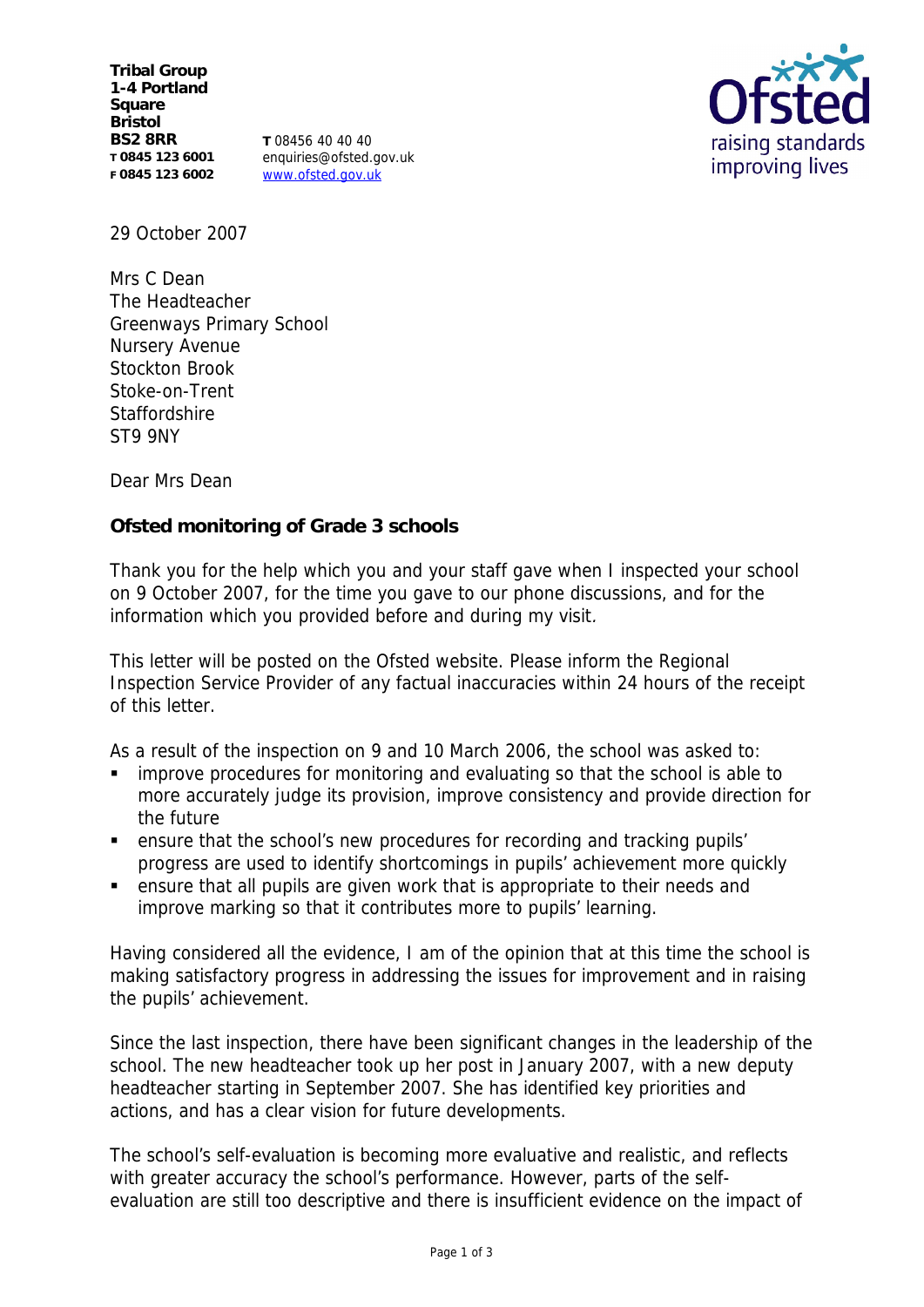

strategies and actions to improve the school's performance. The school improve plan is very detailed with too many actions. As a result, it is not sharp enough and does not have timescales, which makes it difficult to monitor its implementation.

Overall, the school's performance in 2007 showed improvement in areas that were weaknesses in 2006. The headteacher's analysis of results for national tests at the end of Years 2 and 6 is accurate and gives a clear picture of strengths and weaknesses. Pupils continue to perform well in English, despite there being a slight dip in 2007 at Key Stage 1 and Key Stage 2. Mathematics and science showed improvement from 2006. At Key Stage 2, challenging targets have been exceeded in English but performance in mathematics and science is lower than the school's targets. The Foundation Stage profile and the Nursery baseline scores indicate that children make very good progress. However, these assessments have not been subject to any internal or external validation process and are too generous.

Subject leaders are becoming more accountable for the quality of education provided in their subject areas. Monitoring and evaluation by them is variable. The scrutiny of pupils' work undertaken by subject leaders is very detailed in literacy and developing in mathematics and science. In literacy, a comprehensive analysis identifies strengths and areas for development. The subject leader in literacy is well focused and plans for improvement are rigorous. Improvement plans in mathematics do not sufficiently address the low proportion of girls reaching the higher Level 3 at Key Stage 1. In science, improvement plans do not focus sufficiently on increasing the proportion of pupils reaching Level 3 at Key Stage 1 and the higher Level 5 at Key Stage 2. The analysis of performance data does not inform subject improvement plans in these two areas well enough.

The headteacher and deputy headteacher have begun to monitor and track pupils' performance more effectively. Since September 2007 a more comprehensive approach to recording and tracking pupils' progress has been developed. This uses more challenging targets for pupils, with reference made to National Curriculum levels and sub levels. The headteacher recognises there is further work to undertake to develop the tracking systems used by staff. The annual tracker is not yet electronic. Tracking grids have identified pupils in Years 5 and 6 who are underachieving and intervention strategies put in place for them. Systems are being implemented to make teachers more accountable for the progress made by pupils in their class.

In the small number of lessons seen, teaching was satisfactory and pupils were making sound progress in achieving the learning objectives. In stronger lessons, teaching assistants are provided with plans to ensure pupils make good progress in lessons. Support given by teachers in group activities is well structured. Older pupils are familiar with what they need to learn in the lesson. Interactive whiteboards are used well to aid learning. Most lesson planning identifies tasks and activities for the full range of pupils' ability but in practice this is not always implemented effectively. Planning in the Nursery is not sufficiently focused, with the result that children are not always engaged in appropriate activities. In Key Stage 1, self directed activities in lessons are generally purposeful, but expectations about what they are doing and why, is sometimes not clear to pupils.